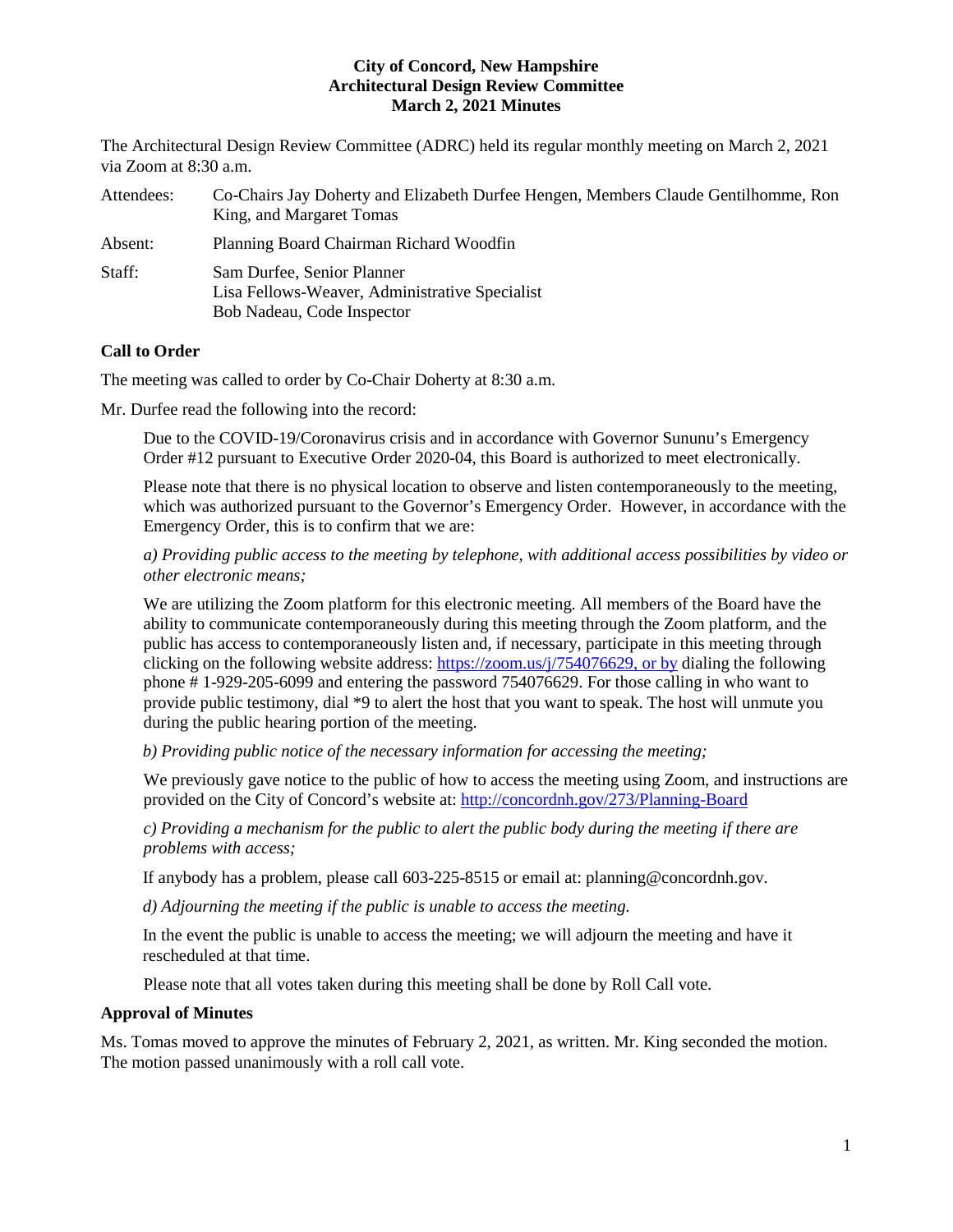## *Sign Applications*

1. NH Signs, on behalf of Global Partners, requests ADR approval for the replacement of an existing internally-illuminated freestanding sign panel and the installation of several new design elements around the gas pumps at 1 Whitney Road in the Gateway Performance (GWP) District.

Peter March, of NH Signs, represented the application.

Mr. March explained that the application is a request to amend a previously approved major site plan for the Mobile station. The amendments are a branding change for Mobile; changing the yellow diesel panels to blue. Another change is with the facilities architectural elements to improve the safety of gas station by better directional signage. He explained that these changes will be to the wave and blade items at the pump as well as the koalas and wedges. The changes will assist with better traffic direction for the entrance to the pumps and the exit of the station and will also reduce signage clutter. He stated that they are not able to regulate the traffic flow; however, feel that these changes will help. He added that there is no lighting on the poles and no lettering.

Mr. King made a motion, seconded by Mr. Doherty, to recommend approval for all of the signs, as submitted, with the understanding that there will not be any lettering on the blade or wave elements; no lighting will be added to any elements under the canopy; and the monument sign is internally illuminated.

The motion passed unanimously with a roll call vote as follows:

Ms. Hengen – in favor Mr. Doherty – in favor Mr. King – in favor Ms. Tomas – in favor Mr. Gentilhomme – in favor

2. Wood & Wood Signs, on behalf of Charter Trust Company, requests ADR approval for the replacement of three non-illuminated wall signs at 90 North Main Street in the Central Business Performance (CBP) District.

No one is present to represent the application.

Mr. Durfee stated that the proposal is a branding change from Charter Trust to Bar Harbor Wealth Management; replacement of the lettering and the plaques. He noted that the lettering is cut lettering with a Dimond aluminum background. Mr. Nadeau added that the plaque signs are surface mounts

A discussion was held regarding the size of the lettering proposed. Members felt that it should be increased. Mr. Nadeau stated that this is a part of the rebranding and he believes the lettering needed to be reduced to allow space for the new branding. In addition, discussion was held regarding the plaque signs. Ms. Tomas suggested to omit the mountains which may allow the signage to be increased. Mr. Doherty noted that there is a large amount of available space within the plaque sign that could be utilized. Ms. Tomas stated that the recommendations merit the application combing back to the Committee.

Ms. Tomas made a motion, seconded by Mr. King, to recommend revising the sign designs and resubmitting for approval, with the recommendations that the Bar Harbor text on the canopy sign be increased to be similar to what exists and be better incorporated within the canopy, and any logo symbols may be relocated before the words; the plaque text and logos should be more proportionate to better fit the proportion of the sign and the graphics, which will reduce the empty space on the top and the bottom of the plaque.

The motion passed unanimously with a roll call vote as follows: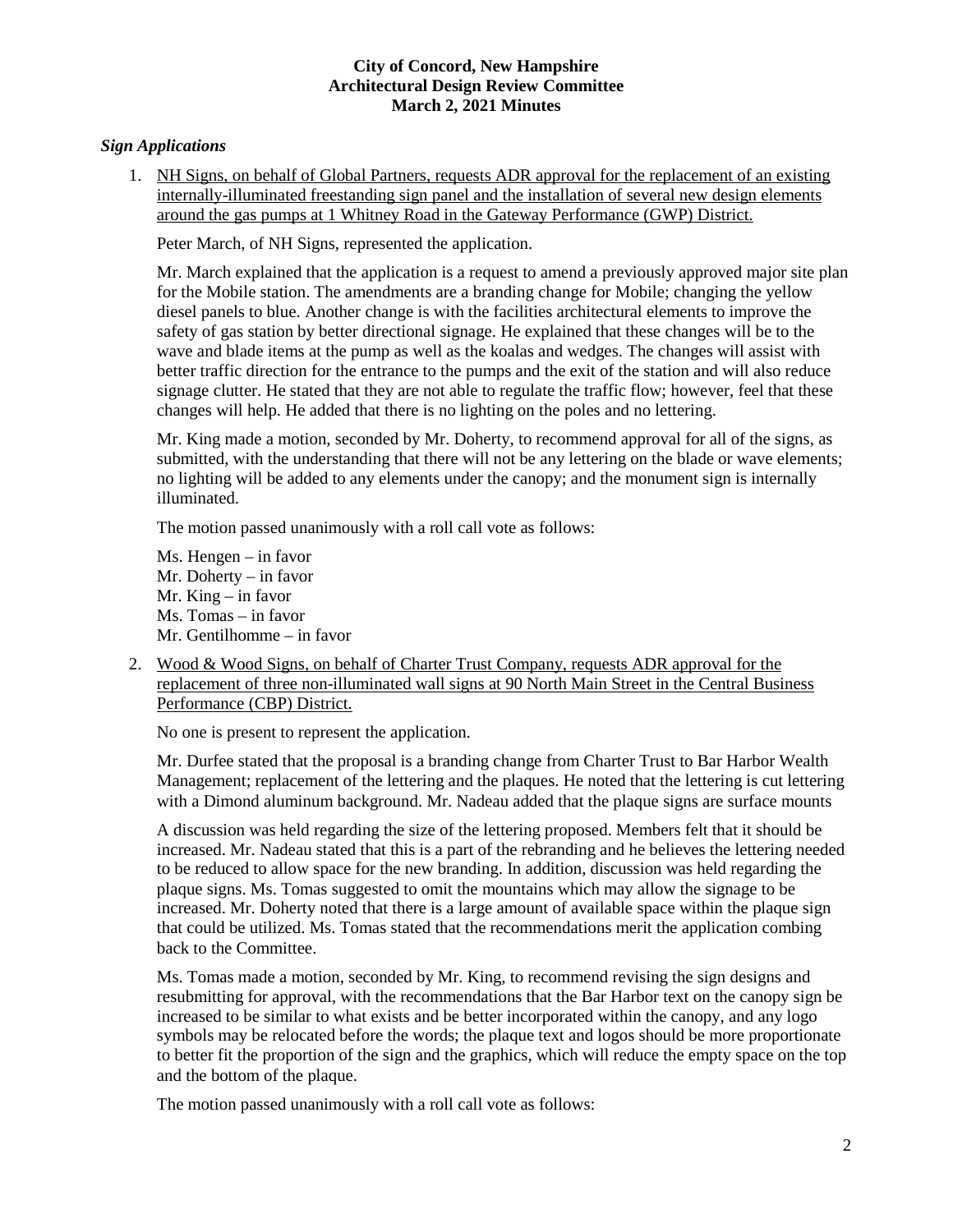Ms. Hengen – in favor Mr. Doherty – in favor Mr. King – in favor Ms. Tomas – in favor Mr. Gentilhomme – in favor

#### *Building Permit Applications in Performance Districts*

1. Wilcox & Barton requests ADR approval for the renovation of the building at 10 Pleasant street in the Central Business Performance (CBP) District.

Erin Lambert of Wilcox and Barton represented the application along with Dennis Mires of The Architects.

Ms. Lambert stated that 10 Pleasant Street will be the new home of Wilcox and Barton. She stated that the proposal is a complete renovation of the building to create office space. There will also be changes made to make an ADA entrance in the northwest corner in the ally. They are pursuing historic preservation tax credits.

Mr. Mires explained that they are currently working with a historic preservation consultant relative to the historic features of the building. He stated that they are doing both interior and exterior renovations. He stated that there are a number of different configurations of windows throughout the building. All of the windows will be replaced in kind with the same masonry and openings. The inside is fairly an open concept plan with a center stairway. In order to meet current egress requirements there must be two stairways leading to the outside; this will be the largest alteration made and to try to maintain the open space design. There will be some interior offices created. He added that the daylight in this building is very attractive and appeals to the owner for an open area office space.

Mr. Mires explained that they are proposing to change the main entrance from Pleasant Street to an entrance coming in off the ally. An ADA access from the first floor of the building is required and there were some grading issues along Pleasant Street. The ally way will be adequate for grading and drainage. A canopy will be provided over the door and will be supported from the building. The existing entrance will be infilled with windows and matching the façade of the first floor. He noted that they will be eliminating the basement access on Pleasant Street and replacing that with windows that are already there and roughed in.

After much discussion relative to the replacement of the windows, it was determined that the windows on the plans are not consistent with the windows on the building.

Ms. Hengen stated that the windows are a key element of the design of the building and the treatments are important. She asked about the infill painted panels and trim and noted that the colors should match the window sash. Mr. Mires replied that they are looking at historic colors and are working with the State Historic Preservation Office (SHPO).

Ms. Tomas asked about the access into the building as there will now not be a doorway off the sidewalk. Ms. Lambert stated that they will be proposing a canopy over the door off of the alleyway. There will be signage on the canopy and a sign on the Storrs Street façade. Ms. Tomas expressed concern with not being able to see the sign and discussion ensued regarding placement of the signage. Mr. Mires stated that they are planning to return to the Committee with a complete sign package. Additional discussion was held regarding the changes required to relocate the entrance and create the ramp. She stated that the slope will be level at the door and she is trying to avoid adding a wall; however, a hand rail may be necessary. Ms. Lambert stated that the alley way will not continue as a driveway. She added that there is are several existing easements, which will be maintained.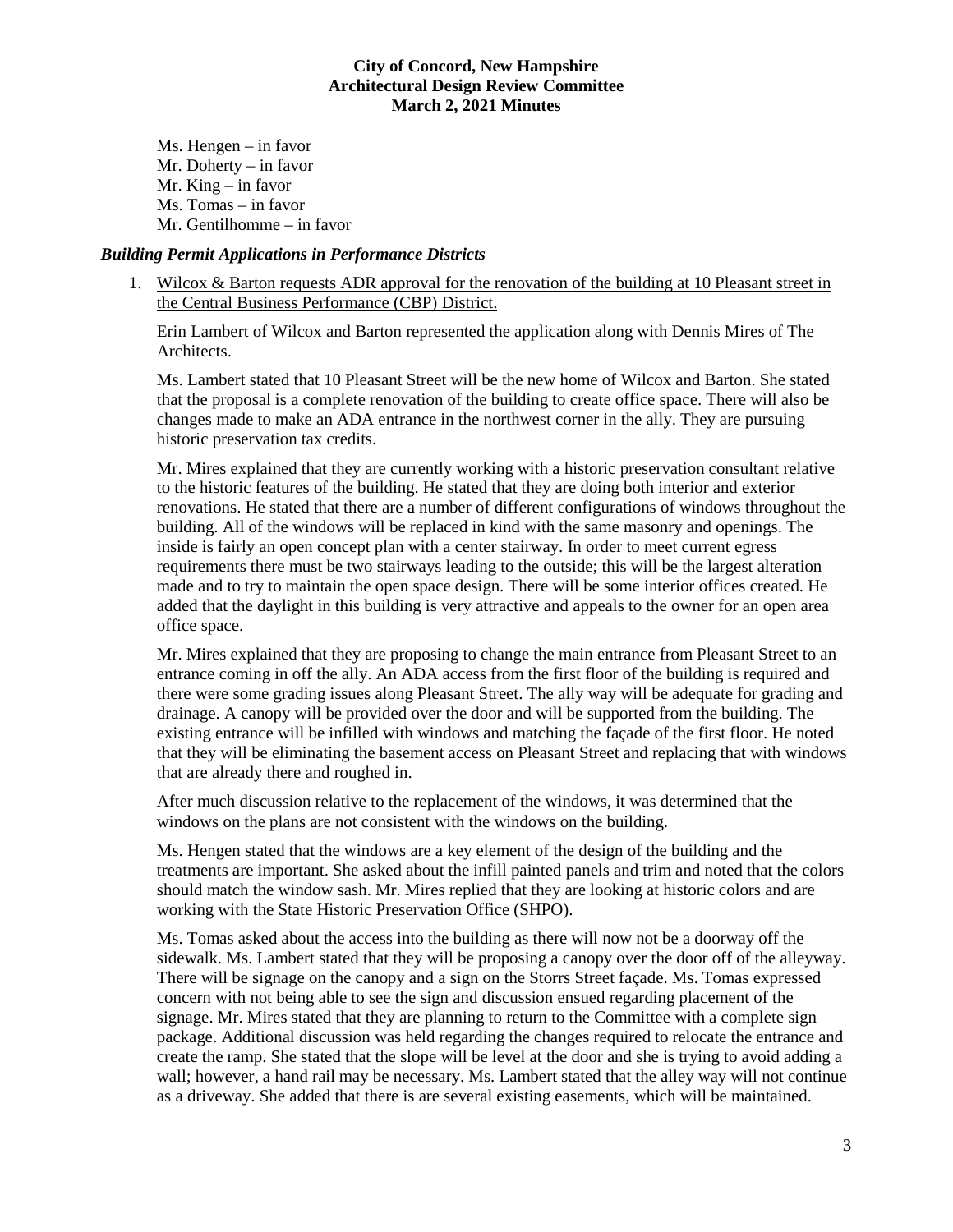Ms. Hengen asked if the existing nameplates will remain on the building. Mr. Mires replied yes, they do not intent to remove them.

Mr. King asked about the lighting. Mr. Mires stated that they will add lighting in the soffit of the canopy, all other lighting will be removed.

Mr. King referenced the comment that the concrete on the building is to be power washed and asked about the brick. Ms. Hengen stated that power washing is not typically allowed by SHPO.

Granite lentils were noted over the door and are currently not shown on the plan. Ms. Hengen stated that the west elevation fenestration is not the same as the proposed documentation. Mr. Gentilhomme suggested the applicant consider using the same type of paneling as the basement or a clerestory. Mr. Mires stated that the intent is to maintain all sash configurations that are historically on the building. He added that he will correct the drawings accordingly.

Ms. Tomas made a motion, seconded by Mr. Doherty, recommending the applicant revise the plans and resubmit to the Committee showing the proposal to include more resolutions of the canopy, the upper east side entrance and the sidewalk, to provide a concept of the signage, add more information relative to the cleaning mentioned for the building, and to add information on the colors of infill and fenestrations.

The motion passed unanimously with a roll call vote as follows:

Ms. Hengen – in favor Mr. Doherty – in favor Mr. King – in favor Ms. Tomas – in favor Mr. Gentilhomme – in favor

## *Site Plan Applications*

1. TF Moran, on behalf of ZJBV Properties, LLC, requests Comprehensive Development Plan approval for a 2-Phase mixed use project consisting of multifamily structures, attached residential structures, and a commercial use; also requested is a Major Site Plan approval for construction of Phase 1, consisting of three (3) residential apartment buildings totaling 236 units, with associated parking and site improvements, and a Conditional Use Permit (CUP) to allow construction of fewer parking spaces than are required at 70 Pembroke Road in the Opportunity Corridor Performance (OCP) District.

Gregg Mikolaities and Rob Martel of Berard Martel Architecture represented the application.

Mr. Martel gave an overview of the proposal. The plans under review are for buildings A, B, and C. Building A consists of 90 units and buildings B and C are proposed at 70 units each. Most units are one-bedroom units with a few two-bedroom units on each floor. Each building is 4 stories with a flat roof. Elevations and sample floor plans were reviewed. The exterior of the buildings is proposed to be low maintenance materials such as siding similar to clapboards. The base of the buildings is brick and the colors are harmonious. The lower color is intended to be lighter in color to contrast to the sides and the stairway area has a grid like appearance. The buildings are constructed to be energy efficient with insulated roofs and walls and in the ground as well. The windows have shutters. The entrance to the building is in the center or the "L" of each building with a canopy over the main entrance. The sides of the buildings also provide entrances.

Mr. Gentilhomme commented that he appreciates the proposal and being low maintenance and environmentally friendly. He sees the proposed location as a reasonable location and sees the possible future development in the rear of the property and feels that it is a good fit for this area. He stated that the proposed style of buildings is not traditional or colonial and requested that the shutters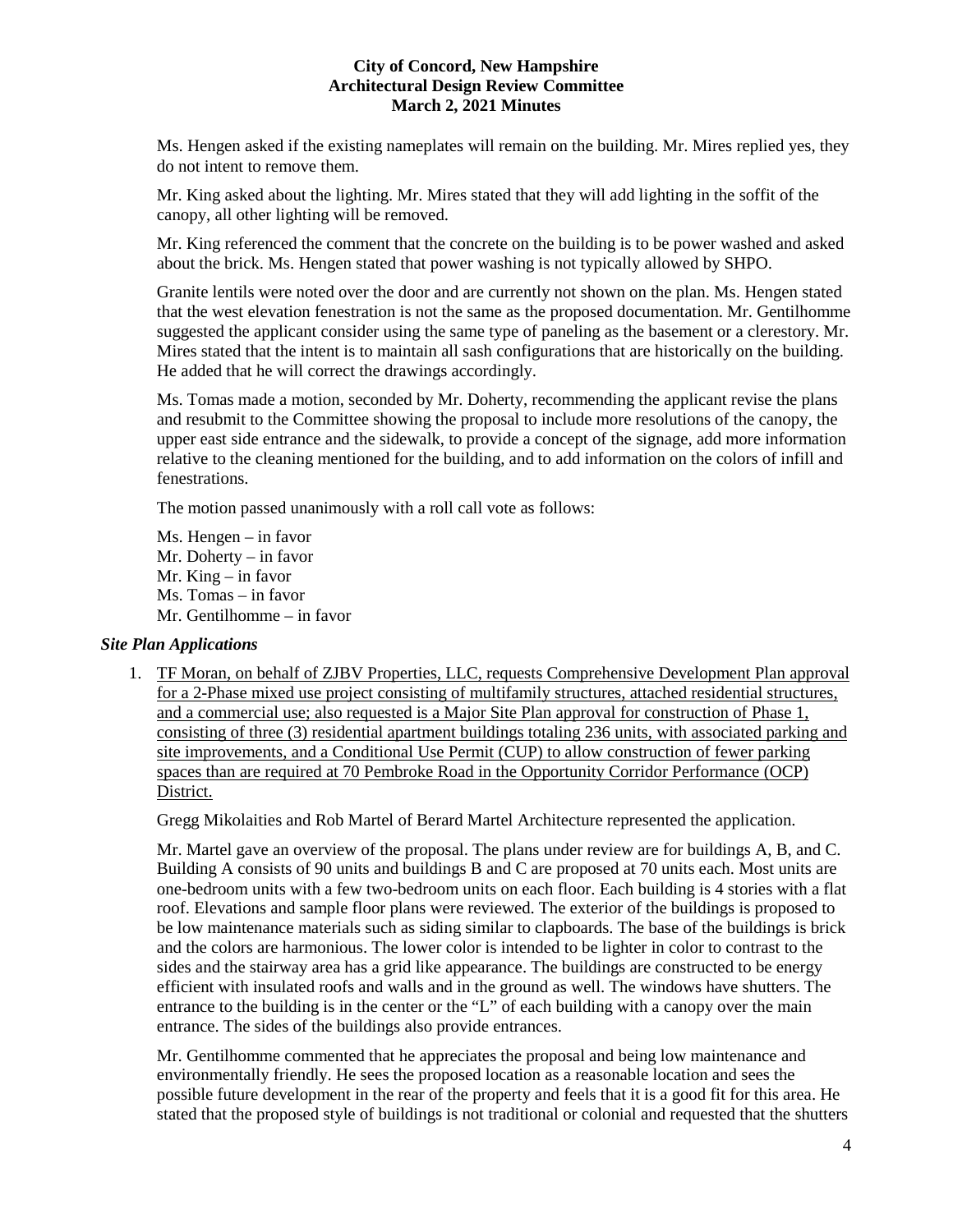not be added as the shutters are not appropriate and extraneous to architecture. Shutters fade, fall apart, fall off, and overall, are a maintenance problem. The proposal is a transitional architecture and shutters are not appropriate to this building. Mr. Martel stated that the building style is a contemporary, transitional style and the ambiguity of this type of elevation the shutters can be removed easily. He added that the low maintenance panels have a small projection at the joints and are in a gird like fashion. Ms. Hengen agreed with the shutters being removed and suggested they look at defining the window openings and to make sure that there is enough window frame and trim. She commented that there is every bit as much benefit to make the building residential looking and define the windows as a design element with proportionate trim and not shutters. Mr. Gentilhomme stated that there is no reason why the development has to relate to traditional architecture; it is not surrounded by a context that they need to relate to so it could be more contemporary. He suggested a 2 over 2 window as a suitable design. Ms. Fenstermacher provide an example which the Committee found very appealing.

Mr. Doherty asked about the mechanical system. Mr. Martel stated that he anticipates that there will be individual units on the roof for heat and air conditioning; however, he is not sure at this time. Mr. Gentilhomme suggested that they add the units to the drawings and add the screening so the Committee can see that as part of the design.

Ms. Tomas mentioned that design of the building entrances and suggested that the applicant dress it up more. She noted that there is not much for outdoor space in and around the entrance. She stated that there is a potential for a lot of people in these buildings and there is a lot of parking and there does not appear to be an area for the residents go to gather and do outdoor activities. Ms. Hengen agreed. Mr. King commented that the entrance area feels very uncomfortable and unfriendly. He suggested adding benches, potted plants, or something to create and an entrance that is more welcoming.

Ms. Hengen asked if the apartments are market rate. Mr. Mikolaities replied yes and further explained that this phase of the development is a challenge for developing amenities for the residents. He explained that currently there are leases in the Sprague building of anywhere from three to five years, so they cannot develop the entire development at the same time. He explained that the City has asked them to look at phase 2, which will include pedestrian walkways, townhomes, and a retail building, which may include a coffee shop. He explained that the Town homes will have a pedestrian connection and there will be a buffer between the apartment buildings and the town homes. At this time, they are only permitting Phase 1; however, they have been talking about traffic and the future potential for the entire property. He added that the project has been being discussed with the City for over a year and they do meet all of the requirements for density and lot coverage in the ordinance. He stated that they are not building all of the parking spaces required.

Ms. Tomas stated that there is not much connectivity of green space; there are small areas but they are not as useable. She stated that it appears that the proportions may not be as user friendly as they could be.

Ms. Fenstermacher clarified that they have applied for a Conditional Use Permit requesting to not building the required amount of parking.

Ms. Tomas asked about the future of the Sprague building. Mr. Mikolaities replied that, at this time, the Sprague building will remain.

Ms. Hengen asked if the grove of trees shown will be usable outdoor space. Mr. Mikolaities replied that they will leave the grove of trees as buffers and will look into the surrounding areas. He added that they will be enhancing the area and adding screening. Ms. Fenstermacher commented that Keach Park is nearby and she suggested the applicant consider building a safe access along Canterbury Road in Phase 1. Mr. Mikolaities stated that they will discuss this option. Ms.